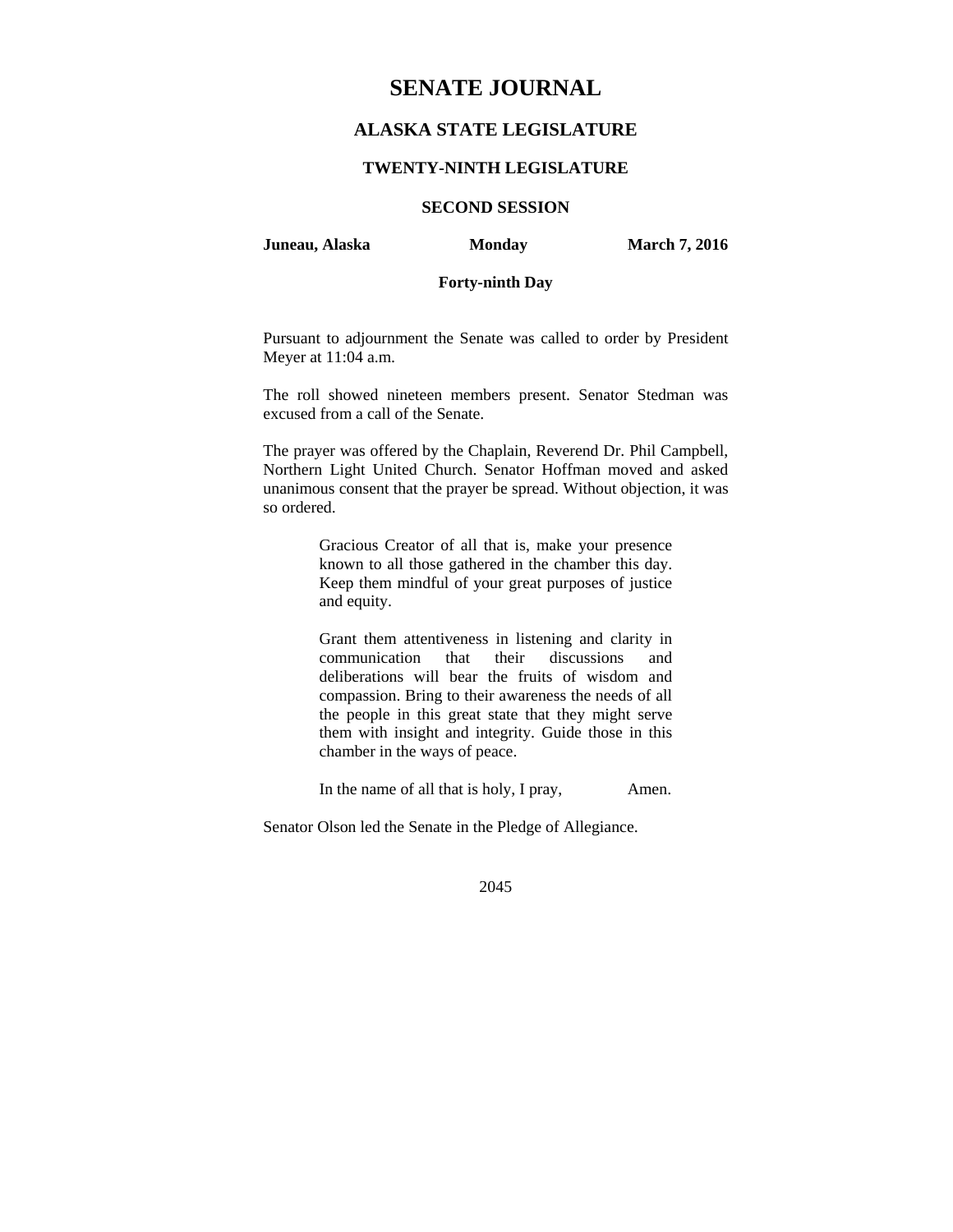# **Certification**

Senator Coghill moved and asked unanimous consent that the journals for the forty-sixth through forty-eighth legislative days be approved as certified by the Secretary. Without objection, it was so ordered.

#### **Standing Committee Reports**

## **SB 164**

The Resources Committee considered SENATE BILL NO. 164 "An Act relating to sport fishing, hunting, or trapping licenses, tags, or permits; relating to penalties for certain sport fishing, hunting, and trapping license violations; relating to restrictions on the issuance of sport fishing, hunting, and trapping licenses; creating violations and amending fines and restitution for certain fish and game offenses; relating to commercial fishing violations; allowing lost federal matching funds from the Pittman - Robertson, Dingell - Johnson/Wallop - Breaux programs to be included in an order of restitution; adding a definition of 'electronic form'; amending Rule 5(a)(4), Alaska Rules of Minor Offense Procedure; and providing for an effective date." Signing do pass: Senator Giessel, Chair. Signing no recommendation: Senator Wielechowski. Signing amend: Senators Costello, Coghill, Micciche.

The following previously published fiscal information applies: Fiscal Note No. 1, zero, Department of Public Safety Fiscal Note No. 2, zero, Department of Fish and Game

The bill was referred to the Judiciary Committee.

#### **Consideration of the Calendar**

#### **Second Reading of Senate Bills**

**SB 18**

SENATE BILL NO. 18 "An Act exempting a health care sharing ministry from regulation as an insurer" was read the second time.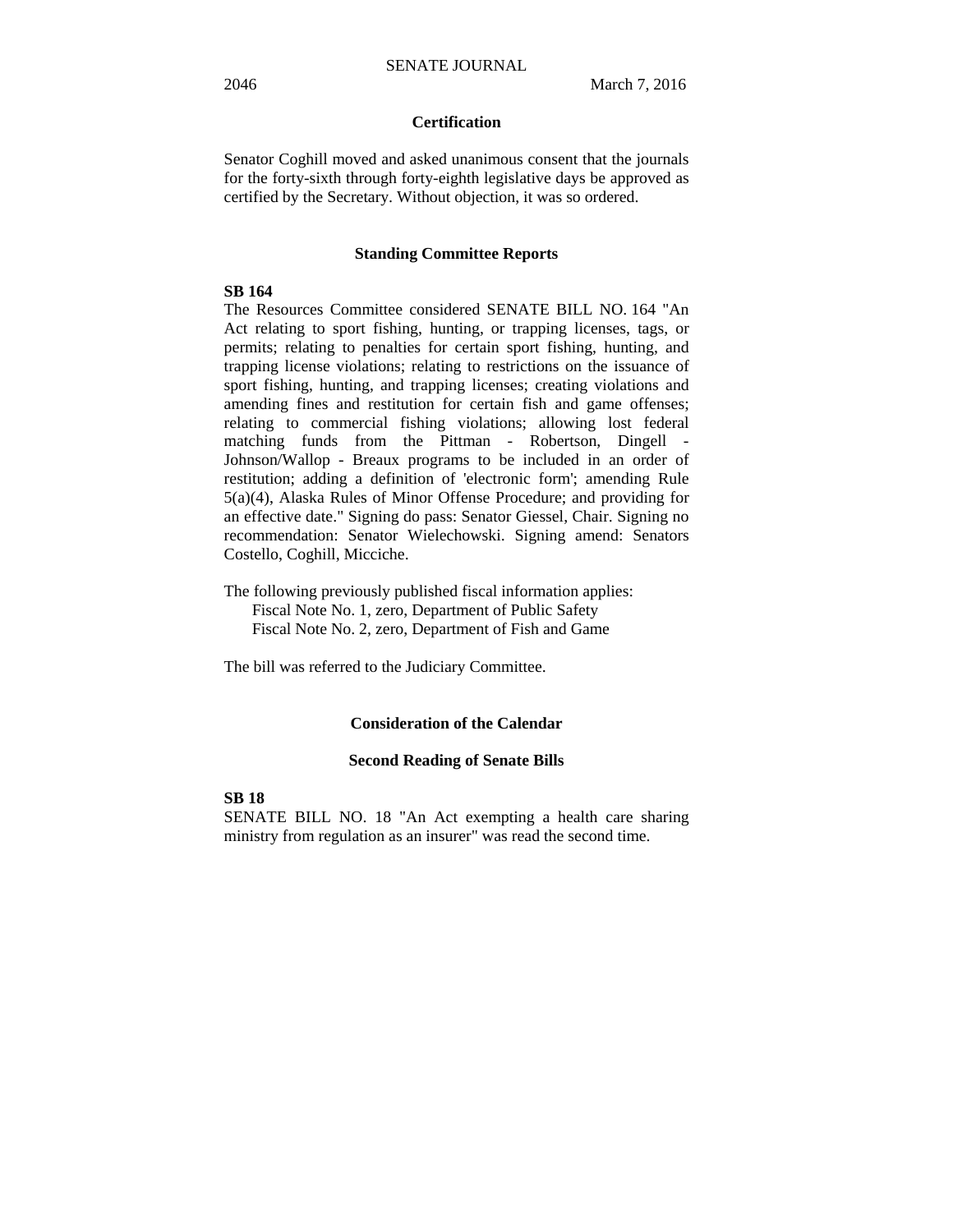March 7, 2016 2047

Senator Coghill moved and asked unanimous consent that the bill be considered engrossed, advanced to third reading and placed on final passage. Without objection, it was so ordered.

SENATE BILL NO. 18 was read the third time.

The question being: "Shall SENATE BILL NO. 18 "An Act exempting a health care sharing ministry from regulation as an insurer" pass the Senate?" The roll was taken with the following result:

SB 18 Third Reading - Final Passage

## **YEAS: 19 NAYS: 0 EXCUSED: 1 ABSENT: 0**

Yeas: Bishop, Coghill, Costello, Dunleavy, Egan, Ellis, Gardner, Giessel, Hoffman, Huggins, Kelly, MacKinnon, McGuire, Meyer, Micciche, Olson, Stevens, Stoltze, Wielechowski

Excused: Stedman

and so, SENATE BILL NO. 18 passed the Senate.

Senator Gardner gave notice of reconsideration.

#### **SB 127**

SENATE BILL NO. 127 "An Act relating to actions by insurers based on credit history or insurance score; and providing for an exception to consideration by an insurer of credit history or insurance score" was read the second time.

President Meyer stated SENATE BILL NO. 127 will be on the March 9 calendar.

#### **Citations**

Honoring - HooDoo Brewing Company U.S. Chamber of Commerce 2016 "Dream Big" Blue Ribbon Small Business Award Winner Senator(s) Bishop, Meyer, Coghill, Costello, Dunleavy, Egan, Ellis, Gardner, Giessel, Hoffman, Huggins, Kelly, MacKinnon, McGuire, Micciche, Olson, Stedman, Stevens, Wielechowski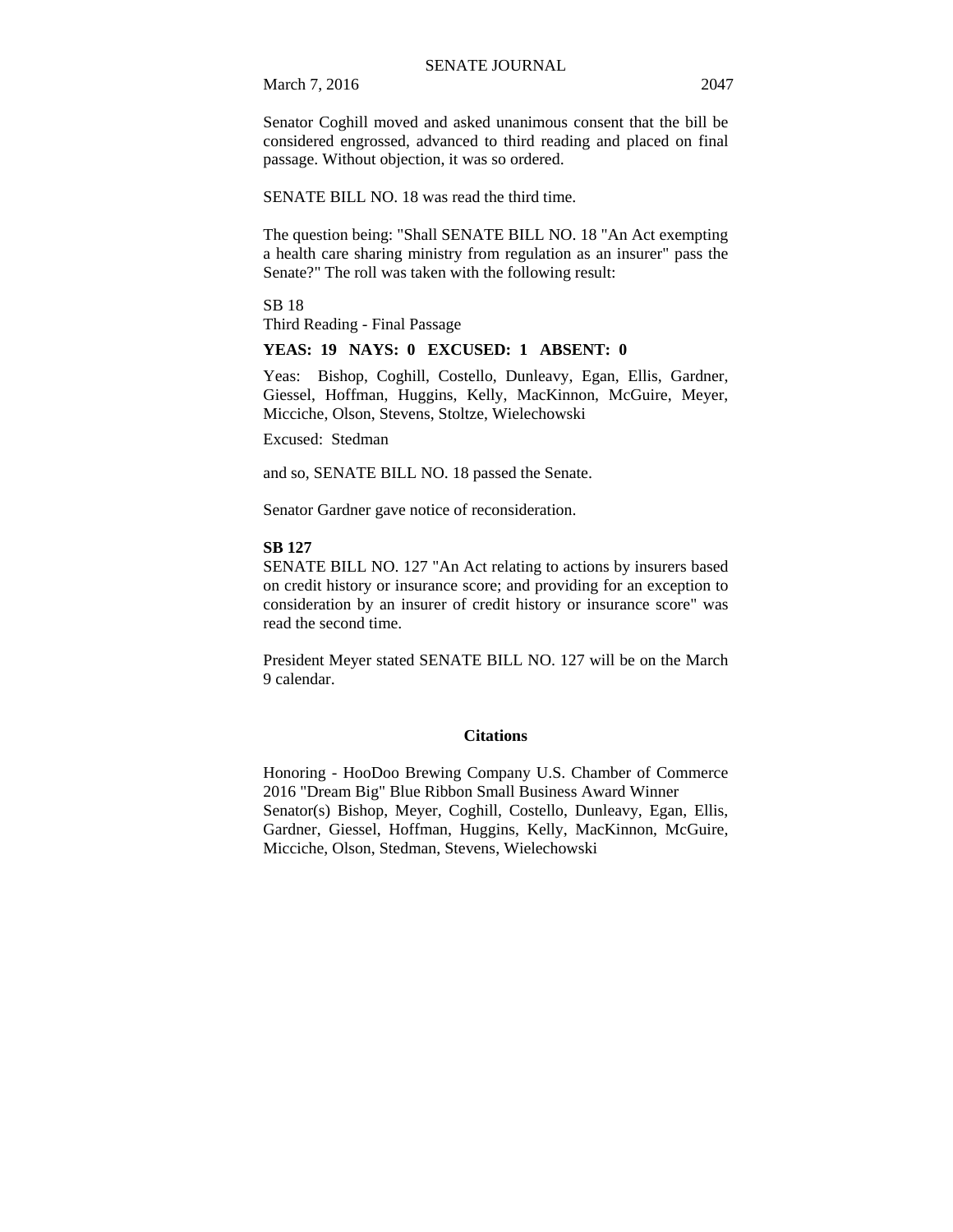In Memoriam - Robert "Dennis" Small Representative(s) Wilson Senator(s) Coghill, Meyer, Bishop, Costello, Dunleavy, Egan, Ellis, Gardner, Giessel, Hoffman, Huggins, Kelly, MacKinnon, McGuire, Micciche, Olson, Stedman, Stevens, Stoltze, Wielechowski

In Memoriam - Annette Frances Bray Representative(s) Wilson Senator(s) Coghill, Meyer, Bishop, Costello, Dunleavy, Egan, Ellis, Gardner, Giessel, Hoffman, Huggins, Kelly, MacKinnon, McGuire, Micciche, Olson, Stedman, Stevens, Stoltze, Wielechowski

In Memoriam - Kenneth "Scott" Willis Representative(s) Munoz, Kito Senator(s) Egan, Meyer, Bishop, Coghill, Costello, Dunleavy, Ellis, Gardner, Giessel, Hoffman, Huggins, Kelly, MacKinnon, McGuire, Micciche, Olson, Stedman, Stevens, Stoltze, Wielechowski

Senator Coghill moved and asked unanimous consent that the citations be adopted. Without objection, the citations were adopted and referred to the Secretary for transmittal.

Senator Coghill moved and asked unanimous consent to return to Standing Committee Reports. Without objection, the Senate returned to:

#### **Standing Committee Reports**

## **SB 74**

The Finance Committee considered SENATE BILL NO. 74 "An Act relating to permanent fund dividends; relating to a medical assistance reform program; establishing a personal health savings account program for medical assistance recipients; relating to the duties of the Department of Health and Social Services; establishing medical assistance demonstration projects; and relating to a study by the Department of Health and Social Services" and recommended it be replaced with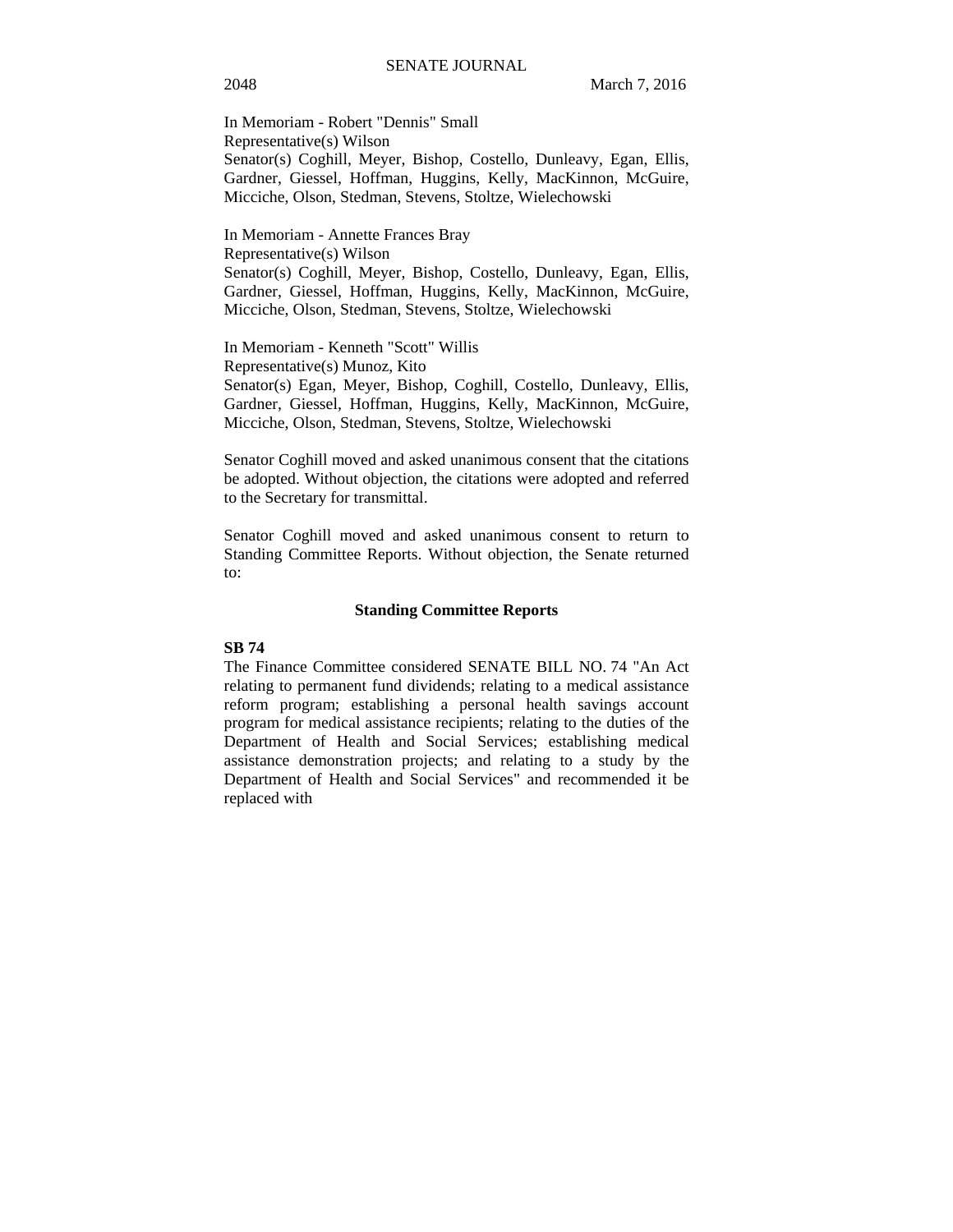CS FOR SENATE BILL NO. 74(FIN) "An Act relating to diagnosis, treatment, and prescription of drugs without a physical examination by a physician; relating to the delivery of services by a licensed professional counselor, marriage and family therapist, psychologist, psychological associate, and social worker by audio, video, or data communications; relating to the duties of the State Medical Board; relating to limitations of actions; establishing the Alaska Medical Assistance False Claim and Reporting Act; relating to medical assistance programs administered by the Department of Health and Social Services; relating to the controlled substance prescription database; relating to the duties of the Board of Pharmacy; relating to the duties of the Department of Commerce, Community, and Economic Development; relating to accounting for program receipts; relating to public record status of records related to the Alaska Medical Assistance False Claim and Reporting Act; establishing a telemedicine business registry; relating to competitive bidding for medical assistance products and services; relating to verification of eligibility for public assistance programs administered by the Department of Health and Social Services; relating to annual audits of state medical assistance providers; relating to reporting overpayments of medical assistance payments; establishing authority to assess civil penalties for violations of medical assistance program requirements; relating to seizure and forfeiture of property for medical assistance fraud; relating to the duties of the Department of Health and Social Services; establishing medical assistance demonstration projects; relating to Alaska Pioneers' Homes and Alaska Veterans' Homes; relating to the duties of the Department of Administration; relating to the Alaska Mental Health Trust Authority; relating to feasibility studies for the provision of specified state services; amending Rules 4, 5, 7, 12, 24, 26, 27, 41, 77, 79, 82, and 89, Alaska Rules of Civil Procedure, and Rule 37, Alaska Rules of Criminal Procedure; and providing for an effective date."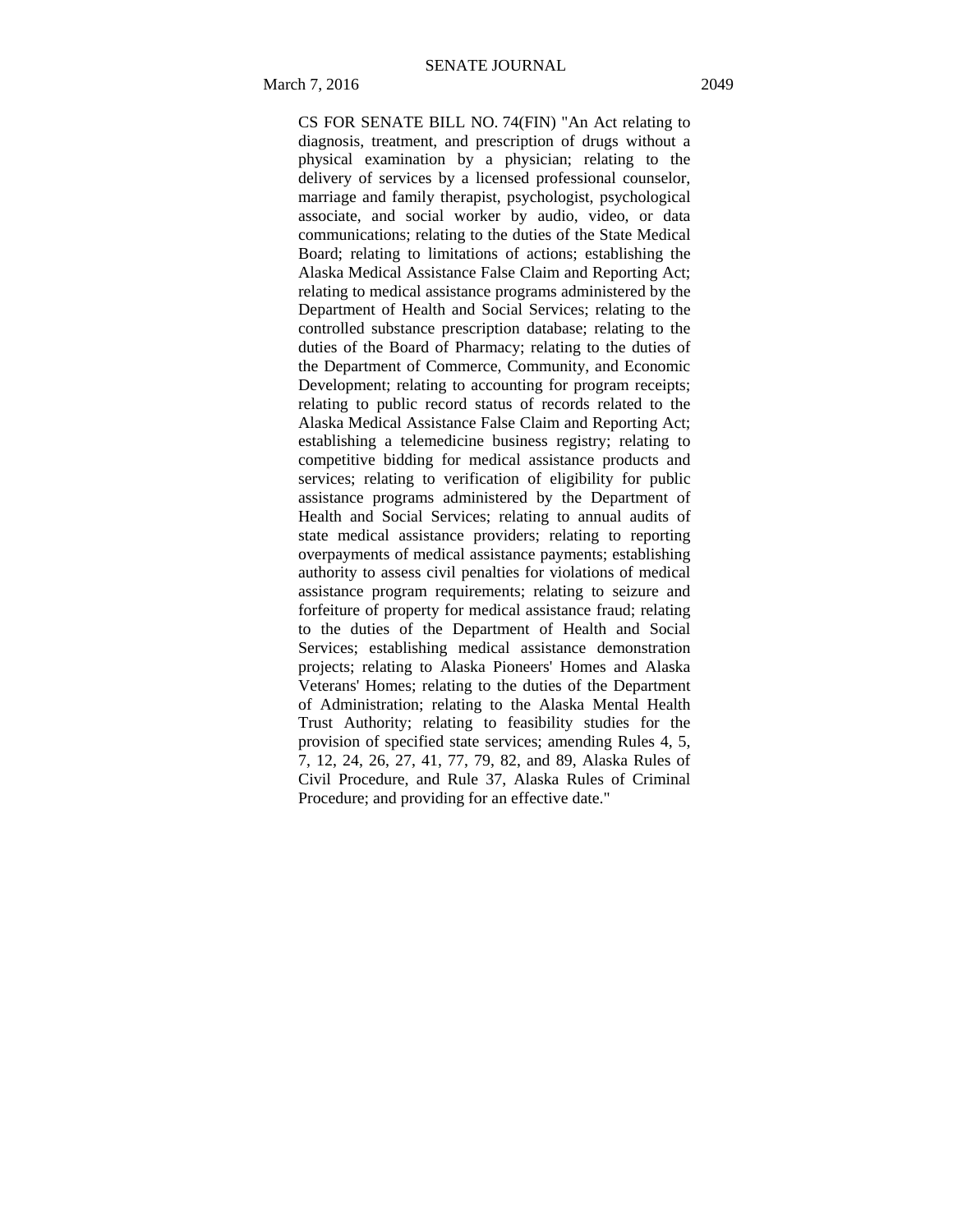Signing do pass: Senators Kelly, MacKinnon, Cochairs; Senators Micciche, Bishop, Hoffman. Signing no recommendation: Senator Dunleavy.

Fiscal information forthcoming.

The bill was referred to the Rules Committee.

## **Unfinished Business**

## **SB 126**

Senator McGuire moved and asked unanimous consent to be shown as a cosponsor on SENATE BILL NO. 126 "An Act establishing an exemption for the offering and sale of certain securities." Without objection, it was so ordered.

#### **SB 127**

Senators Costello, MacKinnon, Stevens, Micciche, Bishop, Meyer moved and asked unanimous consent to be shown as cosponsors on SENATE BILL NO. 127 "An Act relating to actions by insurers based on credit history or insurance score; and providing for an exception to consideration by an insurer of credit history or insurance score." Without objection, it was so ordered.

#### **Announcements**

Announcements are at the end of the journal.

## **Adjournment**

Senator Coghill moved and asked unanimous consent that the Senate stand in adjournment until 11:00 a.m., March 9, 2016. Without objection, the Senate adjourned at 11:37 a.m.

> Liz Clark Secretary of the Senate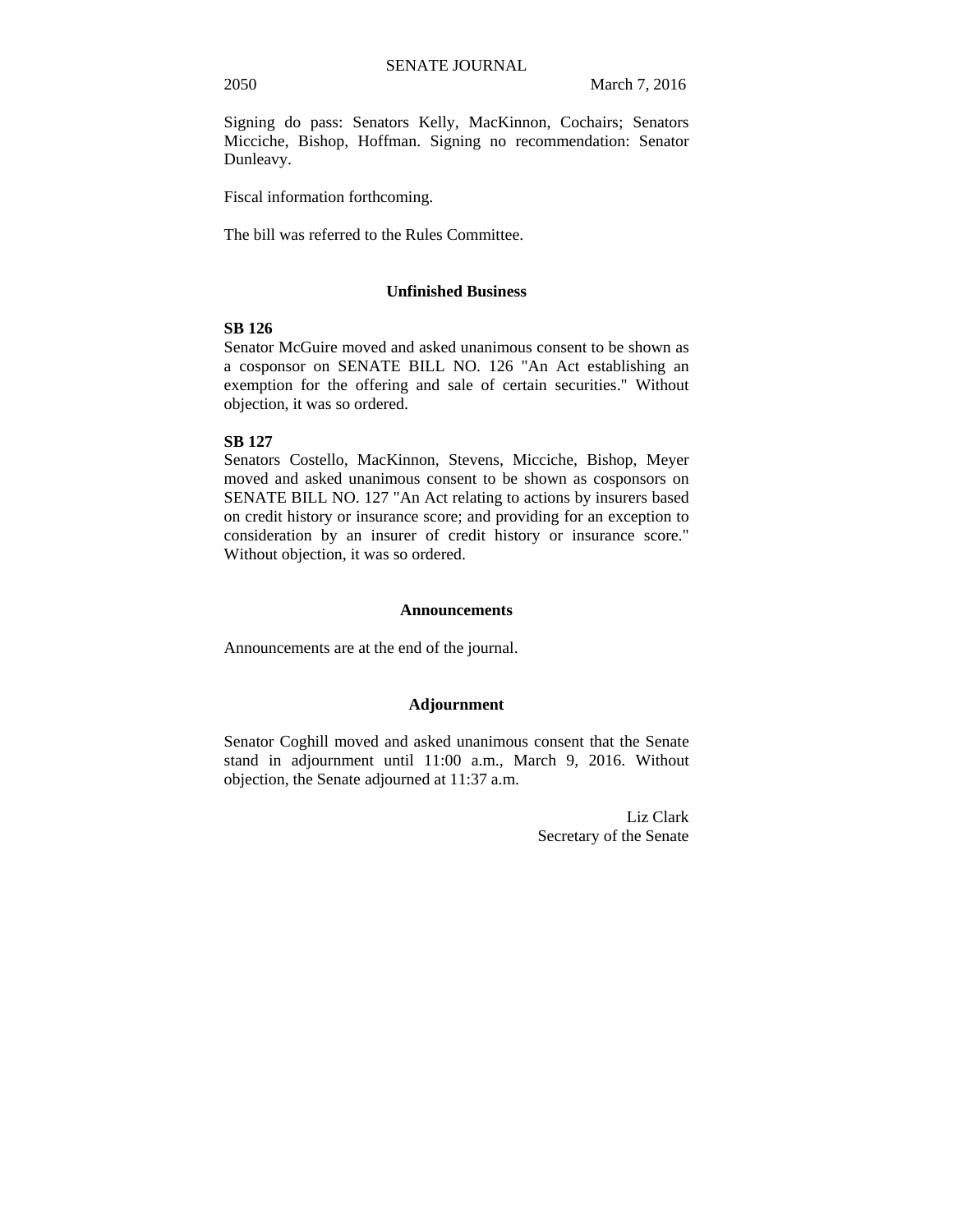#### **Announcements**

Americans with Disabilities Act Notice - Persons with disabilities who require special accommodation or alternative communication formats to access committee meetings may contact the appropriate committee office or the Legislative Information Office in their community. Reasonable advance notice is needed to accommodate the request. For further information, call the ADA Coordinator at 465-3854 Voice/465-4980 TDD.

## **STANDING COMMITTEES**

+ indicates teleconference

= indicates bill previously heard/scheduled

# **COMMUNITY & REGIONAL AFFAIRS**

| <b>Mar 08</b> | <b>Tuesday</b><br>No Meeting Scheduled  | Beltz 105 (tsbldg) | 3:30 PM   |
|---------------|-----------------------------------------|--------------------|-----------|
| Mar 10        | <b>Thursday</b><br>No Meeting Scheduled | Beltz 105 (tsbldg) | $3:30$ PM |
|               |                                         |                    |           |

## **EDUCATION**

|     | Mar <sub>08</sub> | <b>Tuesday</b>                                        | <b>Butrovich 205</b> | 3:30 PM |
|-----|-------------------|-------------------------------------------------------|----------------------|---------|
|     |                   | -- MEETING CANCELED --                                |                      |         |
| $+$ | HB 76             | <b>GOV COUNCIL ON DISABILITIES/SPECIAL ED</b>         |                      |         |
|     |                   | -- Public Testimony --                                |                      |         |
| $+$ |                   | SB 190 EXEMPTION FROM POST-SECONDARY ED REGS          |                      |         |
|     |                   | -- Public Testimony --                                |                      |         |
| $+$ |                   | <b>Bills Previously Heard/Scheduled</b>               |                      |         |
|     |                   |                                                       |                      |         |
|     |                   |                                                       |                      |         |
|     | Mar 10            | <b>Thursday</b>                                       | <b>Butrovich 205</b> | 3:30 PM |
| $+$ |                   | Bills Previously Heard/Scheduled:                     |                      |         |
|     |                   | $+=$ HB 76 GOV COUNCIL ON DISABILITIES/SPECIAL ED     |                      |         |
|     |                   | -- Public Testimony --                                |                      |         |
|     |                   | += SB 190 EXEMPTION FROM POST-SECONDARY ED REGS       |                      |         |
|     |                   | -- Public Testimony --                                |                      |         |
|     |                   | $+=$ SB 191 LIMIT ABORTION SERV. PROVIDERS IN SCHOOLS |                      |         |
|     |                   | -- Public Testimony --                                |                      |         |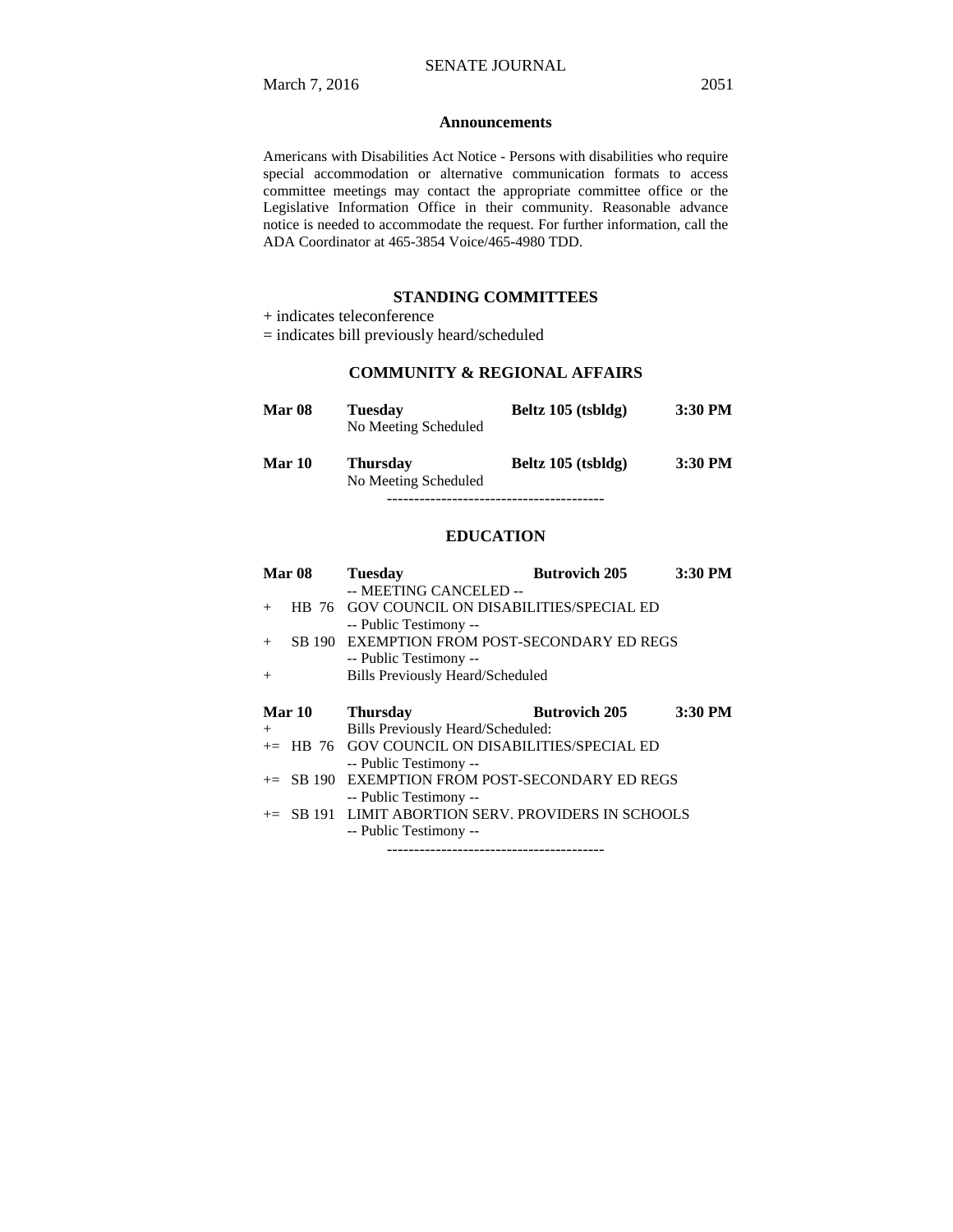# **FINANCE**

|        | <b>Mar 07</b> | <b>Monday</b>                                                    | <b>Senate Finance 532</b>                                         | 9:00 AM  |  |
|--------|---------------|------------------------------------------------------------------|-------------------------------------------------------------------|----------|--|
|        |               | -- Recessed to 3:45 pm --                                        |                                                                   |          |  |
|        | $+=$ SB 74    |                                                                  | MEDICAID REFORM/PFD/HSAS/ER USE/STUDIES                           |          |  |
|        | $\pm$ SB 139  |                                                                  | APPROP: OPERATING BUDGET/LOANS/FUNDS                              |          |  |
|        |               | -- Public Testimony <limited 2="" minutes="" to=""> --</limited> |                                                                   |          |  |
| $+=$   | SB 140        | APPROP: MENTAL HEALTH BUDGET                                     |                                                                   |          |  |
|        |               | -- Public Testimony <limited 2="" minutes="" to=""> --</limited> |                                                                   |          |  |
| $^{+}$ |               | <b>Bills Previously Heard/Scheduled</b>                          |                                                                   |          |  |
|        |               | Statewide Public Testimony: Please Arrive                        |                                                                   |          |  |
|        |               | 15 Minutes Prior to End of Allotted Time Period                  |                                                                   |          |  |
|        |               | or Testimony Will Close Early.                                   |                                                                   |          |  |
|        |               | Please Select a Spokesperson to Testify if You                   |                                                                   |          |  |
|        |               |                                                                  | Are a Member of a Group with the Same Message.                    |          |  |
|        |               | If You are Unable to Access Your Local LIO,                      |                                                                   |          |  |
|        |               |                                                                  | Written Testimony May be Submitted to the Senate                  |          |  |
|        |               | Finance Committee via Email:                                     |                                                                   |          |  |
|        |               | Finance.committee@akleg.gov                                      |                                                                   |          |  |
|        |               | 3:45 - 5:30 Juneau                                               |                                                                   |          |  |
|        |               |                                                                  |                                                                   |          |  |
|        | <b>Mar 08</b> | <b>Tuesday</b>                                                   | <b>Senate Finance 532</b><br>APPROP: OPERATING BUDGET/LOANS/FUNDS | 10:00 AM |  |
| $+=$   | SB 139        | -- Public Testimony <limited 2="" minutes="" to="">--</limited>  |                                                                   |          |  |
|        | SB 140        | APPROP: MENTAL HEALTH BUDGET                                     |                                                                   |          |  |
| $+=$   |               | -- Public Testimony <limited 2="" minutes="" to=""> --</limited> |                                                                   |          |  |
|        |               | <b>Bills Previously Heard/Scheduled</b>                          |                                                                   |          |  |
| $^{+}$ |               | Statewide Public Testimony: Please Arrive                        |                                                                   |          |  |
|        |               | 15 Minutes Prior to End of Allotted Time Period                  |                                                                   |          |  |
|        |               | or Testimony Will Close Early.                                   |                                                                   |          |  |
|        |               | Please Select a Spokesperson to Testify if You                   |                                                                   |          |  |
|        |               |                                                                  | Are a Member of a Group with the Same Message.                    |          |  |
|        |               | If You are Unable to Access Your Local LIO.                      |                                                                   |          |  |
|        |               |                                                                  | Written Testimony May be Submitted to the Senate                  |          |  |
|        |               | Finance Committee via Email:                                     |                                                                   |          |  |
|        |               | Finance.committee@akleg.gov                                      |                                                                   |          |  |
|        |               |                                                                  | 10:00 - 11:00 Bethel, Nome, Kotzebue, Unalaska                    |          |  |
|        |               | 11:15 - 12:00 Barrow, Tok, Delta Junction                        |                                                                   |          |  |
|        |               | 1:00 - 2:00 Ketchikan, Wrangell, Petersburg                      |                                                                   |          |  |
|        |               | 2:15 - 3:30 Sitka, Cordova, Valdez                               |                                                                   |          |  |
|        |               | 3:45 - 5:30 Statewide Teleconference - Offnet                    |                                                                   |          |  |
|        |               | Site                                                             |                                                                   |          |  |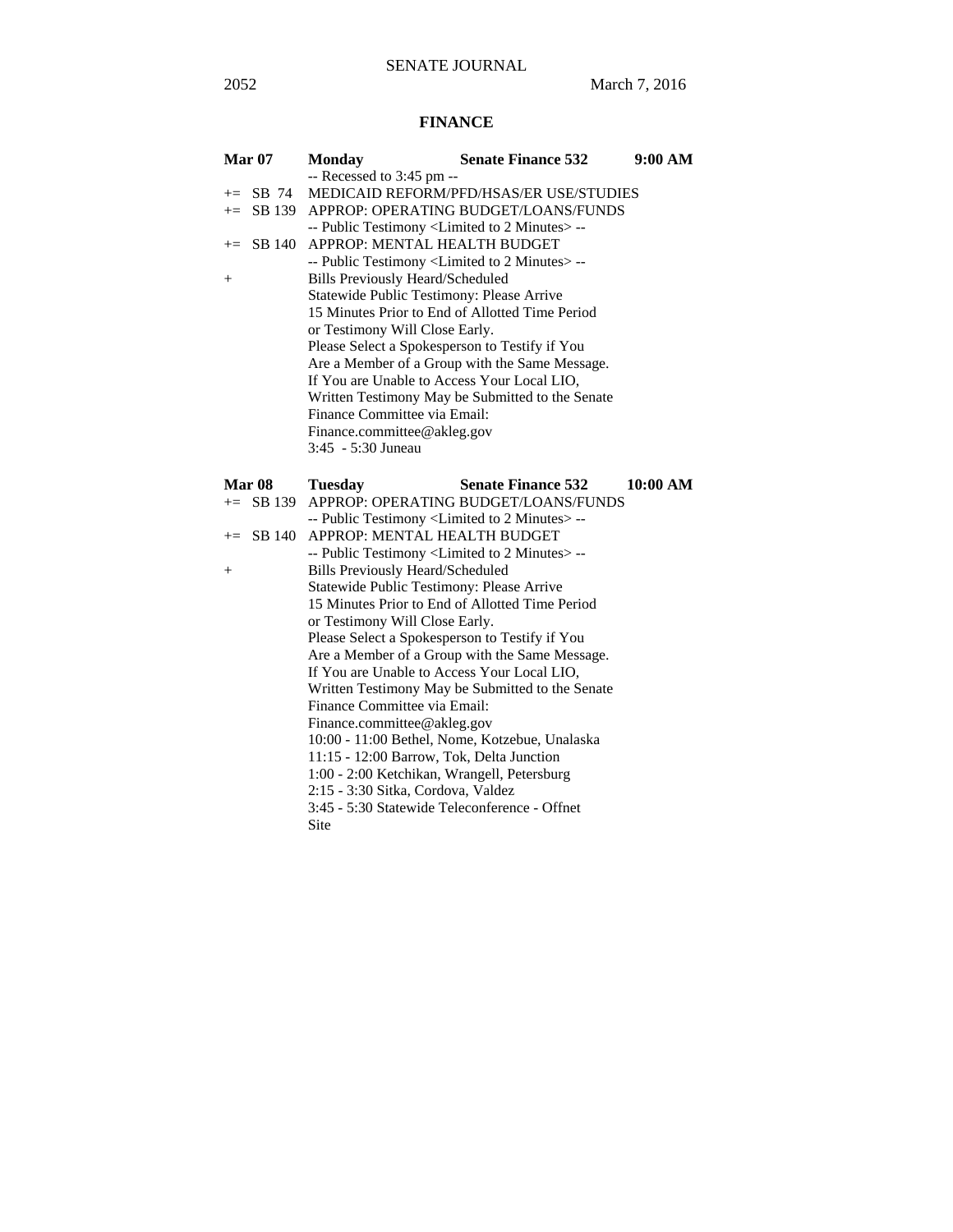# **FINANCE (continued)**

| Mar 09         | Wednesday                                                                                   | <b>Senate Finance 532</b>                        | 9:00 AM |  |  |
|----------------|---------------------------------------------------------------------------------------------|--------------------------------------------------|---------|--|--|
|                | += SB 139 APPROP: OPERATING BUDGET/LOANS/FUNDS                                              |                                                  |         |  |  |
|                | -- Public Testimony <limited 2="" minutes="" to=""> --</limited>                            |                                                  |         |  |  |
| SB 140<br>$+=$ | APPROP: MENTAL HEALTH BUDGET                                                                |                                                  |         |  |  |
|                | -- Public Testimony <limited 2="" minutes="" to=""> --</limited>                            |                                                  |         |  |  |
| $^{+}$         | <b>Bills Previously Heard/Scheduled</b>                                                     |                                                  |         |  |  |
|                | Statewide Public Testimony: Please Arrive                                                   |                                                  |         |  |  |
|                | 15 Minutes Prior to End of Allotted Time Period                                             |                                                  |         |  |  |
|                | or Testimony Will Close Early.                                                              |                                                  |         |  |  |
|                | Please Select a Spokesperson to Testify if You                                              |                                                  |         |  |  |
|                |                                                                                             | Are a Member of a Group with the Same Message.   |         |  |  |
|                | If You are Unable to Access Your Local LIO,                                                 |                                                  |         |  |  |
|                |                                                                                             | Written Testimony May be Submitted to the Senate |         |  |  |
|                | Finance Committee via Email:                                                                |                                                  |         |  |  |
|                | Finance.committee@akleg.gov                                                                 |                                                  |         |  |  |
|                | 9:00 - 10:45 Anchorage                                                                      |                                                  |         |  |  |
|                | 1:00 - 1:45 Glennallen, Seward, Homer                                                       |                                                  |         |  |  |
|                | 3:00 - 4:30 Fairbanks, Mat-Su                                                               |                                                  |         |  |  |
|                | 4:45 - 5:45 Kenai, Kodiak, Dillingham                                                       |                                                  |         |  |  |
| Mar 10         | <b>Thursday</b>                                                                             | <b>Senate Finance 532</b>                        | 9:00 AM |  |  |
| $+=$ SB 139    |                                                                                             | APPROP: OPERATING BUDGET/LOANS/FUNDS             |         |  |  |
| $+=$ SB 140    | APPROP: MENTAL HEALTH BUDGET                                                                |                                                  |         |  |  |
| $+$            | <b>Bills Previously Heard/Scheduled</b>                                                     |                                                  |         |  |  |
|                |                                                                                             |                                                  |         |  |  |
| <b>Mar 11</b>  | Friday                                                                                      | <b>Senate Finance 532</b>                        | 9:00 AM |  |  |
|                |                                                                                             | += SB 139 APPROP: OPERATING BUDGET/LOANS/FUNDS   |         |  |  |
| $+=$ SB 140    | APPROP: MENTAL HEALTH BUDGET                                                                |                                                  |         |  |  |
| $^{+}$         | <b>Bills Previously Heard/Scheduled</b>                                                     |                                                  |         |  |  |
|                |                                                                                             |                                                  |         |  |  |
|                | $\mathbf{r}$ my $\alpha$ $\alpha \alpha$ $\alpha \mathbf{r}$ $\mathbf{r}$ $\alpha$ $\alpha$ |                                                  |         |  |  |

# **HEALTH & SOCIAL SERVICES**

| <b>Mar 07</b> | Monday<br>No Meeting Scheduled    | <b>Butrovich 205</b> | $1:30$ PM |
|---------------|-----------------------------------|----------------------|-----------|
| Mar 09        | Wednesday<br>No Meeting Scheduled | <b>Butrovich 205</b> | $1:30$ PM |
| Mar 11        | Friday<br>No Meeting Scheduled    | <b>Butrovich 205</b> | $1:30$ PM |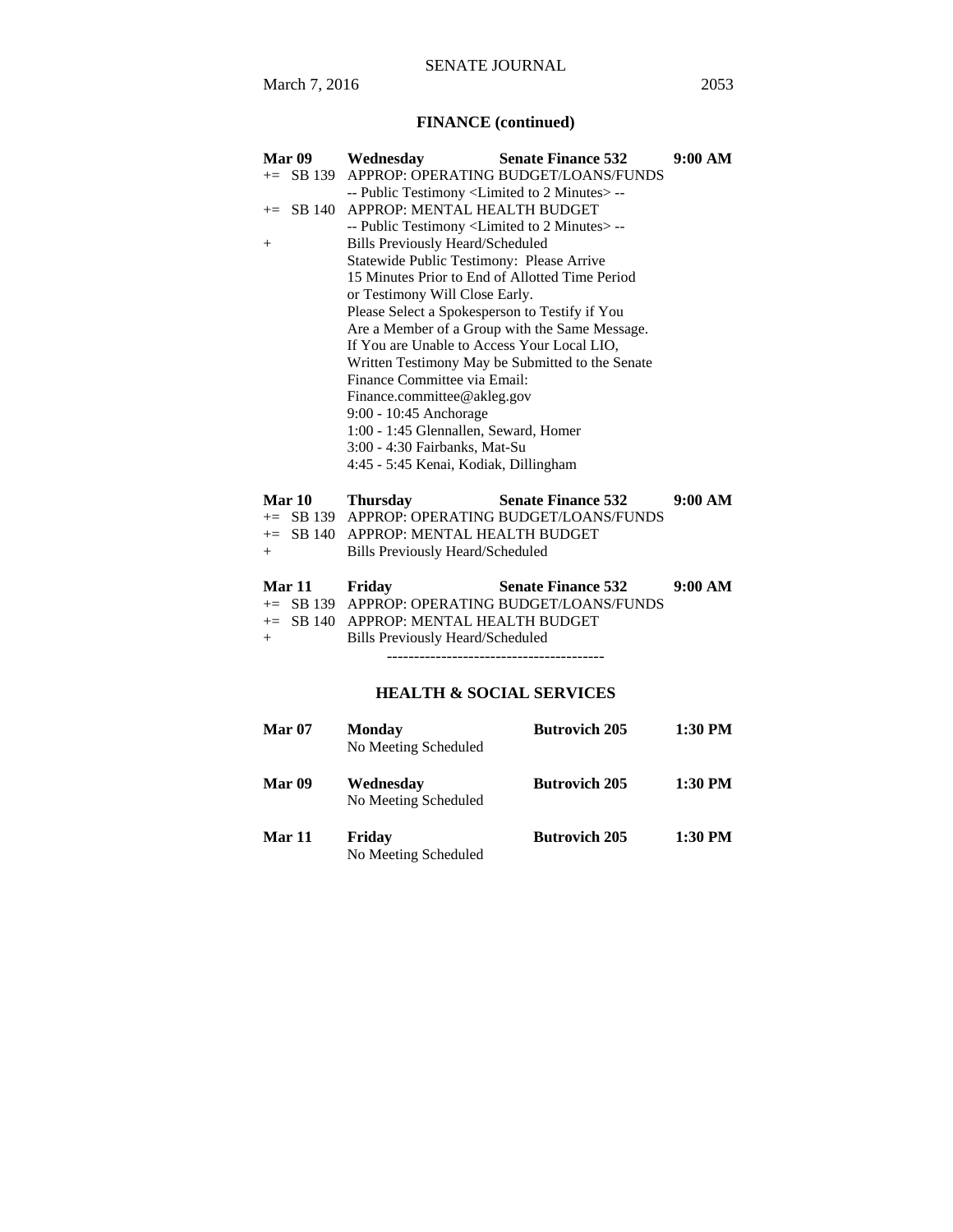# SENATE JOURNAL

# **JUDICIARY**

|     | <b>Mar 07</b> | <b>Monday</b>                                      | Beltz 105 (tsbldg)                                    | 1:30 PM |  |  |
|-----|---------------|----------------------------------------------------|-------------------------------------------------------|---------|--|--|
| $+$ |               |                                                    | SB 141 E-CIGS: SALE TO AND POSSESSION BY MINOR        |         |  |  |
| $+$ | SB 103        | RESIDENTIAL PSYCHIATRIC EDUCATION FUNDING          |                                                       |         |  |  |
| $+$ |               | Bills Previously Heard/Scheduled                   |                                                       |         |  |  |
|     |               | -- Public Testimony --                             |                                                       |         |  |  |
|     |               | $+=$ SB 174 REG. OF FIREARMS/KNIVES BY UNIV. OF AK |                                                       |         |  |  |
|     |               |                                                    | $+=$ SB 180 PARENT-GUARDIAN/CHILD:TEMP. POWER OF ATTY |         |  |  |
|     |               |                                                    | Moved CSSB 180(JUD), Rescinded Action on Prior CS     |         |  |  |
|     |               |                                                    |                                                       |         |  |  |
|     |               |                                                    |                                                       |         |  |  |
|     | Mar 09        | Wednesday                                          | Beltz 105 (tsbldg)                                    | 1:30 PM |  |  |
| $+$ |               | SB 182 DNA TESTING EXEMPTION FOR GENEALOGY         |                                                       |         |  |  |
| $+$ | SB 91         |                                                    | <b>OMNIBUS CRIM LAW &amp; PROCEDURE; CORRECTIONS</b>  |         |  |  |
|     |               | <pending referral=""></pending>                    |                                                       |         |  |  |
| $+$ |               | <b>Bills Previously Heard/Scheduled</b>            |                                                       |         |  |  |
|     |               | -- Public Testimony --                             |                                                       |         |  |  |
|     |               |                                                    |                                                       |         |  |  |

No Meeting Scheduled

----------------------------------------

# **LABOR & COMMERCE**

|        | <b>Mar 08</b> | <b>Tuesday</b>                                    | Beltz 105 (tsbldg)                                  | 1:30 PM   |
|--------|---------------|---------------------------------------------------|-----------------------------------------------------|-----------|
| $^{+}$ |               | SB 168 BOARD OF BARBERS AND HAIRDRESSERS          |                                                     |           |
|        |               |                                                   | += SB 152 MONEY SERVICES BUSINESS: REQS; LICENSING; |           |
| $+$    |               | Bills Previously Heard/Scheduled                  |                                                     |           |
|        |               | -- Public Testimony --                            |                                                     |           |
|        |               |                                                   |                                                     |           |
|        |               |                                                   |                                                     |           |
|        | <b>Mar 10</b> | <b>Thursday</b>                                   | Beltz 105 (tsbldg)                                  | $1:30$ PM |
| $+$    |               | SB 55 OPTOMETRY & OPTOMETRISTS                    |                                                     |           |
| $^{+}$ | SB 197        | MOTOR VEHICLE DEALER FRANCHISES                   |                                                     |           |
|        |               | -- Testimony <invitation only=""> --</invitation> |                                                     |           |
| $^{+}$ |               | <b>Bills Previously Heard/Scheduled</b>           |                                                     |           |
|        |               | -- Public Testimony --                            |                                                     |           |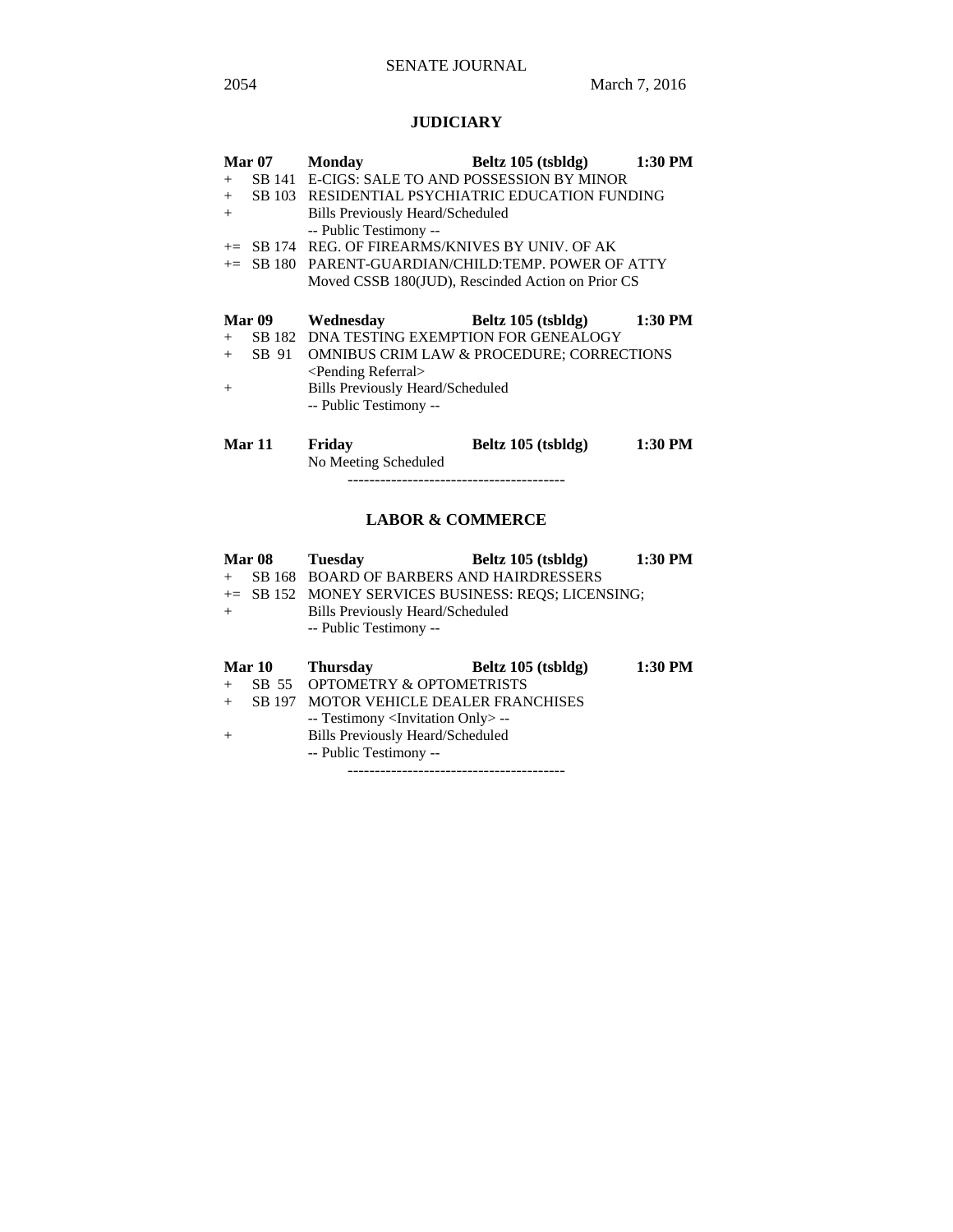# **RESOURCES**

| <b>Mar 07</b>     | <b>Monday</b>                                                     | <b>Butrovich 205</b> | 3:30 PM |
|-------------------|-------------------------------------------------------------------|----------------------|---------|
|                   | <joint committee="" house="" resources="" the="" with=""></joint> |                      |         |
| $^{+}$            | Overview: The Cohen Group Report on the                           |                      |         |
|                   | Environmental Protection Agency's Pebble Mine                     |                      |         |
|                   | Action                                                            |                      |         |
|                   | -- Testimony <invitation only=""> --</invitation>                 |                      |         |
| <b>Mar 07</b>     | <b>Monday</b>                                                     | <b>Butrovich 205</b> | 4:30 PM |
| $+=$ SB 163       | NATL. RES. WATER NOMINATION/DESIGNATION                           |                      |         |
| $+$               | Overview: Department of Environmental                             |                      |         |
|                   | <b>Conservation, Department of Natural Resources</b>              |                      |         |
|                   | -- Testimony <invitation only=""> --</invitation>                 |                      |         |
| $+$               | <b>Bills Previously Heard/Scheduled</b>                           |                      |         |
|                   |                                                                   |                      |         |
| Mar <sub>09</sub> | Wednesday                                                         | <b>Butrovich 205</b> | 3:30 PM |
| $+$               | Confirmation on Governor's Appointees:                            |                      |         |
|                   | Board of Fisheries: Al Cain, Robert Ruffner                       |                      |         |
|                   | -- Public Testimony on Appointees --                              |                      |         |
| $^{+}$            | Bills Previously Heard/Scheduled                                  |                      |         |
|                   |                                                                   |                      |         |
| <b>Mar 11</b>     | Friday                                                            | <b>Butrovich 205</b> | 3:30 PM |
| $+$               | Confirmation on Governor's Appointees Continued:                  |                      |         |
|                   | Board of Fisheries: Al Cain, Robert Ruffner                       |                      |         |
|                   | -- Public Testimony on Appointees --                              |                      |         |
| $+$               | <b>Bills Previously Heard/Scheduled</b>                           |                      |         |
|                   |                                                                   |                      |         |
|                   |                                                                   |                      |         |

# **STATE AFFAIRS**

| Mar <sub>08</sub>           | <b>Tuesday</b>                                                                                           | <b>Butrovich 205</b>                                                                           | 9:00 AM |  |
|-----------------------------|----------------------------------------------------------------------------------------------------------|------------------------------------------------------------------------------------------------|---------|--|
| $+$                         | -- Continued Public Testimony --<br>-- Discussion of Fiscal Notes --<br>Bills Previously Heard/Scheduled | += SB 91 OMNIBUS CRIM LAW & PROCEDURE; CORRECTIONS<br>-- Consideration of Member Amendments -- |         |  |
| <b>Mar 08</b><br>$+=$ SB 91 | <b>Tuesday</b><br><b>OMNIBUS CRIM LAW &amp; PROCEDURE; CORRECTIONS</b>                                   | <b>Butrovich 205</b>                                                                           | 5:00 PM |  |

-- If Necessary --

+ Bills Previously Heard/Scheduled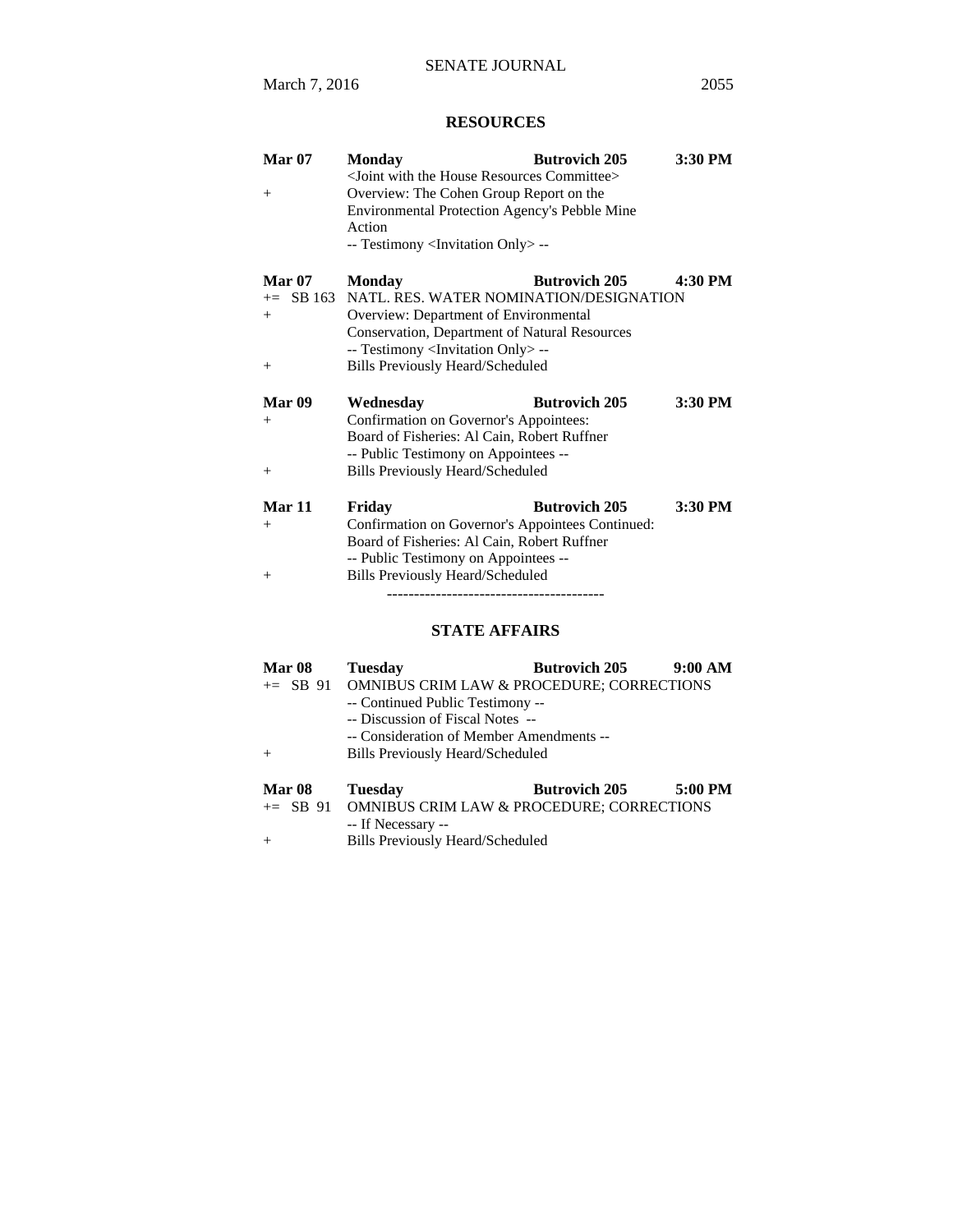# **STATE AFFAIRS (continued)**

| Mar 10 | <b>Thursday</b>                                   | <b>Butrovich 205</b> | 8:30 AM |
|--------|---------------------------------------------------|----------------------|---------|
|        | Confirmation on Governor's Appointees:            |                      |         |
|        | -- Public Testimony on Appointees --              |                      |         |
|        | Regulatory Commission of Alaska:                  |                      |         |
|        | Rebecca Pauli                                     |                      |         |
|        | += SB 114 PERM FUND: EARNINGS, DEPOSITS, ACCOUNTS |                      |         |
|        | += SB 128 PERM. FUND:DEPOSITS;DIVIDEND;EARNINGS   |                      |         |
| $^{+}$ | <b>Bills Previously Heard/Scheduled</b>           |                      |         |
|        |                                                   |                      |         |

----------------------------------------

## **TRANSPORTATION**

| <b>Mar 08</b> | <b>Tuesday</b><br>No Meeting Scheduled  | <b>Butrovich 205</b> | 1:00 PM   |
|---------------|-----------------------------------------|----------------------|-----------|
| <b>Mar 10</b> | <b>Thursday</b><br>No Meeting Scheduled | <b>Butrovich 205</b> | $1:00$ PM |

----------------------------------------

## **FINANCE SUBCOMMITTEES**

# **COMMERCE, COMMUNITY & ECONOMIC DEV**

| Mar 10 | <b>Thursday</b>        | Beltz 105 (tsbldg) | 8:00 AM |
|--------|------------------------|--------------------|---------|
|        | -- MEETING CANCELED -- |                    |         |
|        | <b>Budget Closeout</b> |                    |         |
|        |                        |                    |         |

# **MILITARY & VETERANS' AFFAIRS**

| <b>Mar 08</b> | <b>Tuesday</b>         | Beltz 105 (tsbldg) | 8:00 AM |
|---------------|------------------------|--------------------|---------|
|               | -- MEETING CANCELED -- |                    |         |
|               | <b>Budget Closeout</b> |                    |         |
|               |                        |                    |         |

**PUBLIC SAFETY**

| <b>Mar 09</b> | Wednesday              | Beltz 105 (tsbldg) | 8:00 AM |
|---------------|------------------------|--------------------|---------|
|               | -- MEETING CANCELED -- |                    |         |
|               | <b>Budget Closeout</b> |                    |         |